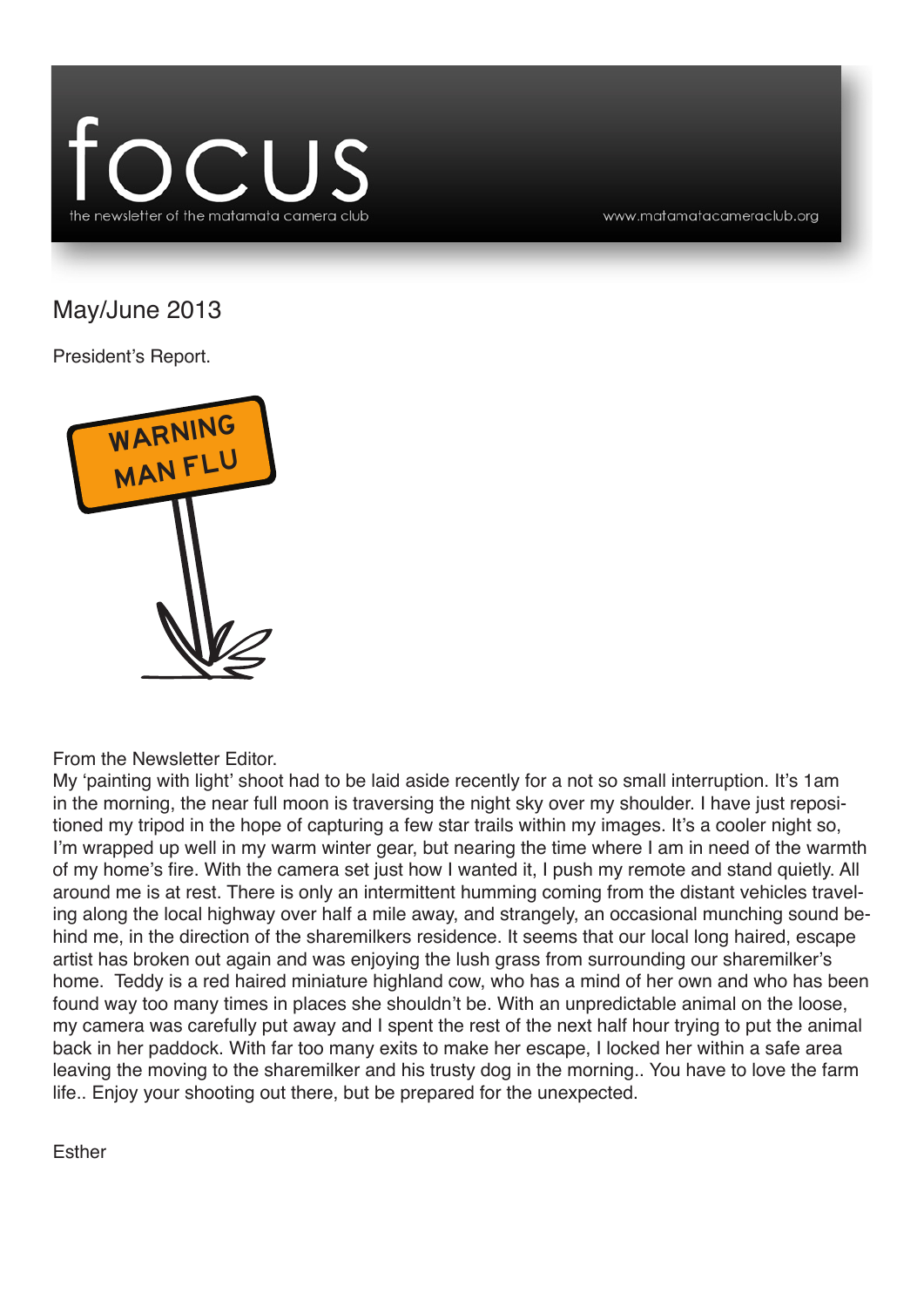# From May's Meeting

Present: Helena, Cassandra, Brie, Dianna, Elaine, Keith, Tracey, Amanda, Cushla, Liz, Sarah, Sonia, Carl, Denis, Geoff, Esther, Caron, Renee & Caren.

Welcome: Denis, and welcome back to Amanda.

Apologies: Tina

The Importance of a Good Lens Protector

Recently Brie dropped her camera bag on a wooden floor. Her lens protector was damaged but her expensive camera lens survived. It was a good reminder to us all that fitting a UV filter to the front of your lens' can save you a lot of money.

#### Chocolate fish competition

It is rumoured that certain committee members were finding it too hard to have chocolate in the house for a month. So, it was replaced with a lollypop. Sarah is the winner for the month of May.

Quote: Your first 10,000 photographs are your worst. The answer: Henri Cartier-Bresson

Henri Cartier-Bresson (1908 – 2004) a French photographer considered the father of modern photojournalism. And founded Magnum Photos with Robert Capa, David Seymour, William Vandivert and George Rodger. To learn more about Cartier-Bresson got to: http://www.henricartierbresson. org/hcb/home\_en.htm

### A BIG thank you to Dianna for her Club night presentation.

Dianna, shared her insights with club members of her night of experimenting for our up coming 'painting with light' theme. Showing us twenty-five images that she captured during her evenings research assited by her family Oliva, Dylan and David.

Dianna set her camera to bulb, her aperture to F8 and place her camera on a tripod. She initially found the long exposures tended to be a bit 'hit and miss' with the lanterns. So she turned her attention to the torches, and varied the shutter speed of between 5 to 12 seconds to capture Oliva's 'in the air' drawings of heart patterns and Dylan's bike using a on/off technique with his torch. Dianna noted a need for setting up in a dark area without lights from other sources. She found that shinning a torch on to a person to set your focus was a great help, and noted that it will take a while for the camera to process the information, so their is delayed time.

and recommends that we watch out for condensation on equipment especially during foggy evenings. Furnished with this new knowledge from Dianna, our camera kits, and a recommendation to watch out for condensation on equipment especially our foggy evening, the club members disappeared into the fog to test what we had learnt. Returning shortly after to warm up with supper and discuss our experiences and results. All in all, it was a good night.

## What's happening in June

10 June E-mail your digital entries separately under 'Theme or 'Open' for June judging by 5pm to: photos@matamatacameraclub.org The Theme is Painting With Light: A nighttime shoot, use artificial lights to Illuminate/create your image. Open – Digital and 2nd Open Print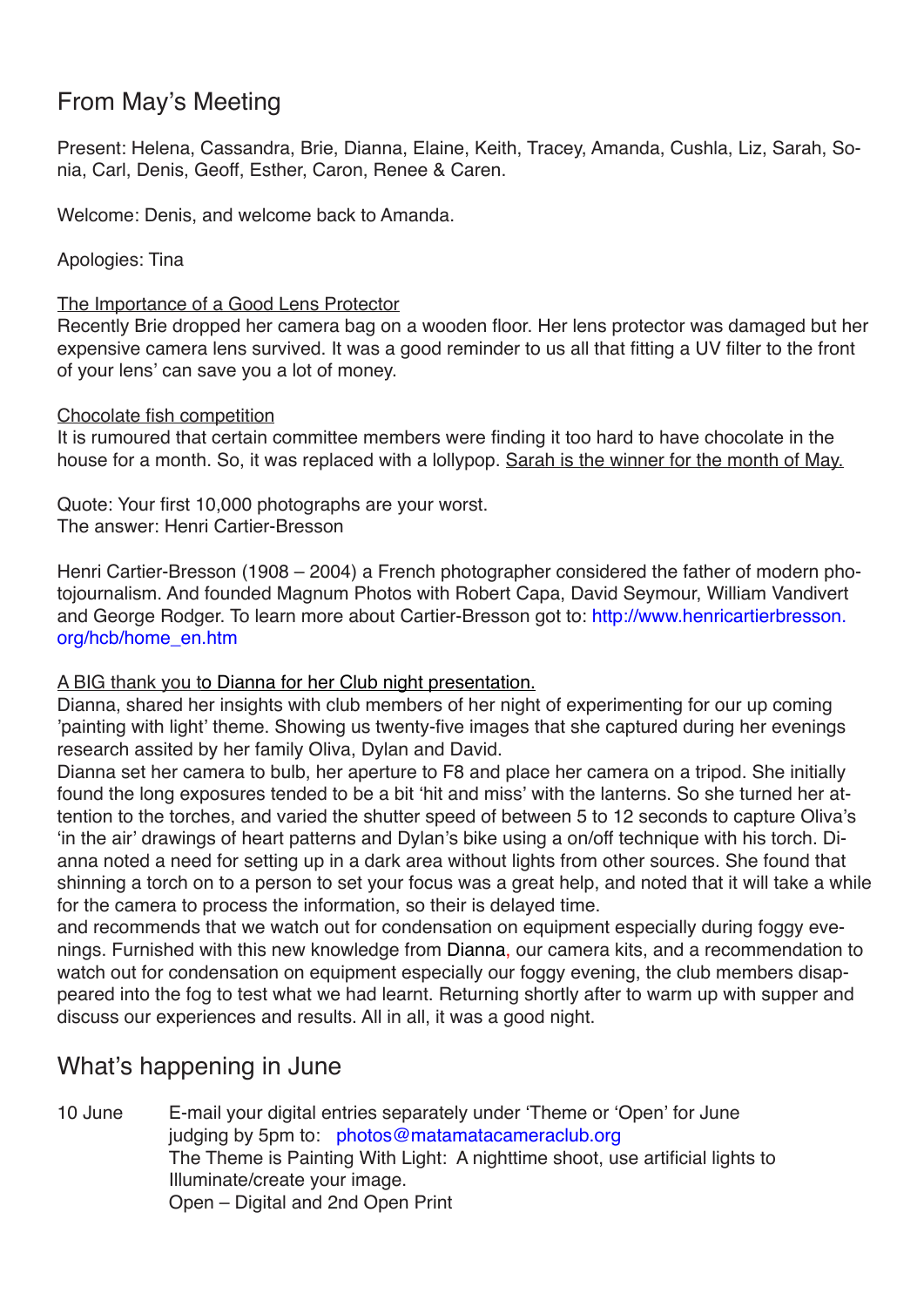- 11 June Club Meeting 7.30pm All Saints Anglican Church's Small Hall Corner of Broadway and Hohaia Streets
- In July
- July 7th **Five Ways Interclub Competition Te Awamutu** (Clubs: Cambridge, Matamata, Rotorua, Te Awamutu -2013 Hosts, Taupo. Croquet Club rooms on Banks Street just past the bowling club. \$10.00 entry
- July 9th **Yellow:** The colour must feature in your image. Note: we are doing this in conjunction with Daffodil Day / the Cancer Society collection and are planning on a display of the critiqued images after the August meeting. Open – Digital only

# **PSNZ Competitions**<br>June 25th Closing Date

Closing Date for Canon Online Round http://www.photography.org.nz/competitions

### Other Competitions

- June 8th NIKON AUCKLAND PHOTO DAY (Part of the Auckland photographic festival running from May 30 to 21 June ) midnight to midnight 24 hours, one day, one city. http://www.photographyfestival.org.nz/photo-day/terms.cfm
- June 14th Closing date for Club Entry in the 2013 Trenna Packer Salver Competition from **Nature Photography Society of New Zealand** http://www.naturephotography.org.nz/pdfs/trennapacker\_2013.pdf Six images from the club of some thing native. (No domestic images)
- June 18th D-Photo Nikon Amateur Photographer of the Year Competition 2013 Categories are: Creative - Landscape - Monochromatic - Nature - People - Street Photography & Travel. Deadline for entries is 5pm,

### Other Events

- Until<br>July 14th Exhibition - Admission Free<br>Brian Brake: Lens on the World Internationally reknowed Kiwi photographer http://www.waikatomuseum.co.nz/news/pageid/2145880435/Brian\_Brake\_Lens\_on\_ the\_World
- July 31st In Auckland. With the many exhibitions and events taking place over months of May through to the end of July. http://www.photographyfestival.org.nz/